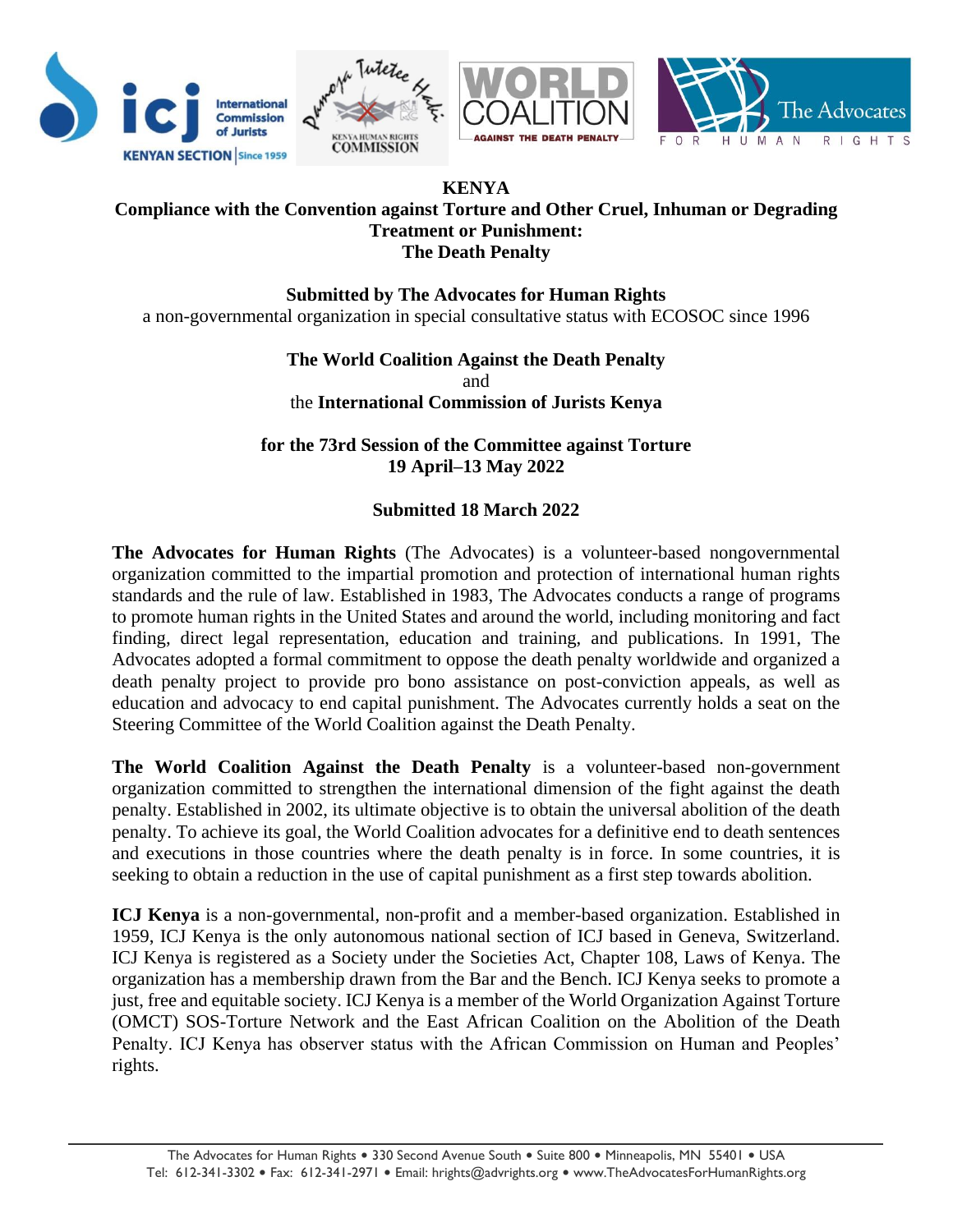**The Kenya Human Rights Commission (KHRC)** is a premier and flagship Non-Governmental Organization (NGO) in Africa with a mandate of enhancing human rights centered governance at all levels, a vision of a society of free people and a mission to root human dignity, freedoms and social justice in Kenya and beyond. KHRC works with more than thirty Human Rights Networks (HURINETs) and other grassroots community organizations based in more than thirty counties in Kenya; partners with more than thirty national level state- and non-state actors and coalitions; and more than fifty sub-regional, regional and international human rights organizations and networks.

The KHRC has been recognized for countless and remarkable accomplishments, including but not limited to sustaining tenacity, resilience and commitment to provide the requisite political and technical responses and leadership to key human rights, governance and transitional justice issues at all the levels in society, building rights movement through facilitation of communitybased human rights networks and incubation and support of nascent human rights organizations at National, Regional and International level. KHRC's work around abolition of the death penalty has entailed policy, advocacy and legal interventions that are aimed at complete abolition of the death penalty in Kenya. To this end, KHRC has been able to advocate for complete abolition of the death penalty at the National and Transnational level. KHRC is a member of the world coalition against the Death Penalty.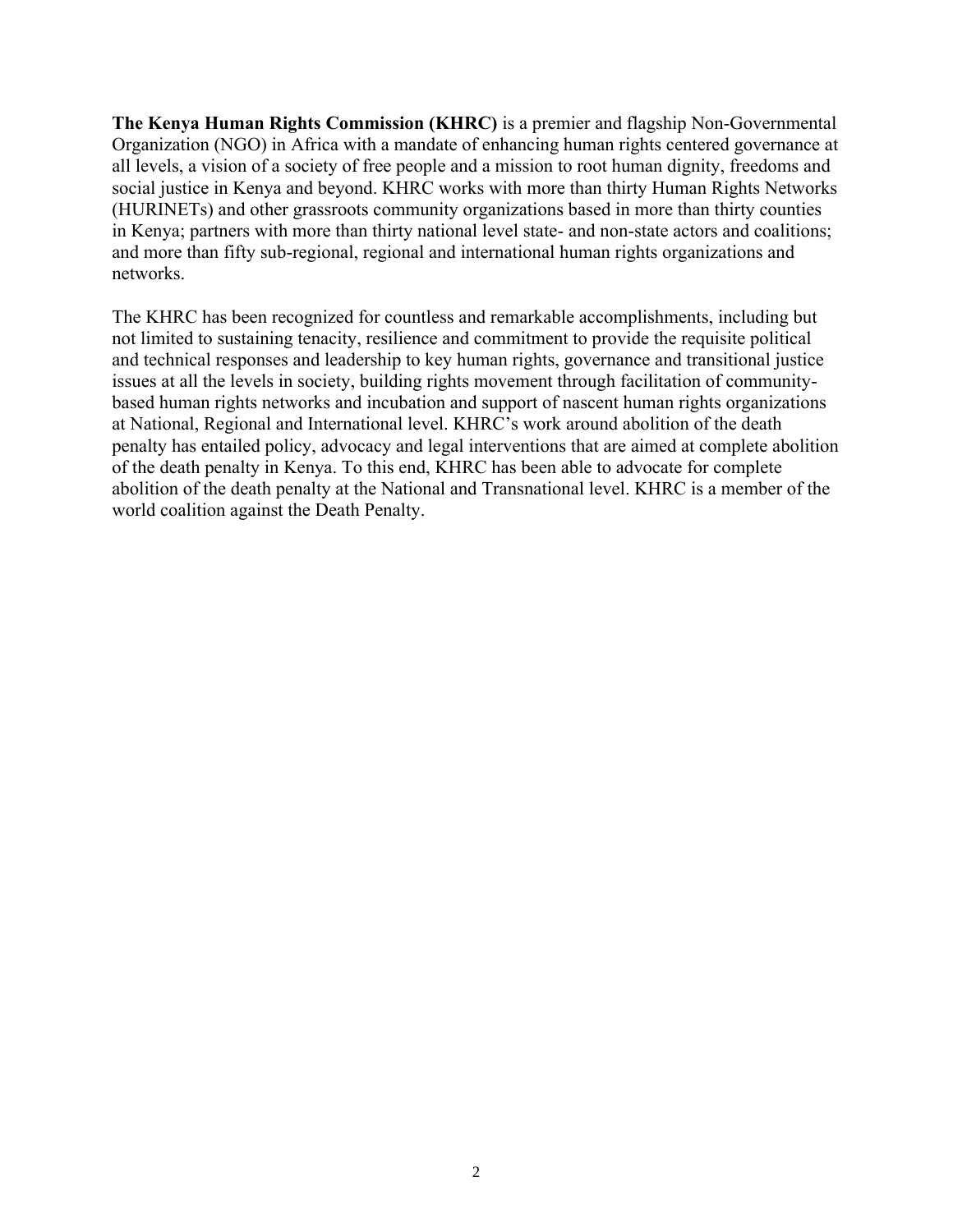## **EXECUTIVE SUMMARY**

1. Kenya has not carried out any executions since the late 1980s. Nonetheless, Kenya continues to hand down the death penalty as a sentence in criminal cases. Accordingly, this report recommends that the Committee Against Torture recommend that Kenya formally abolish the death penalty, commute the sentences of all persons on death row, and revise laws to remove capital punishment from the list of principal sentences. Kenya should further take steps to prohibit introduction of evidence obtained through torture and ill-treatment in criminal proceedings and to ensure that all persons at risk of being sentenced to death have access to well-qualified legal counsel with adequate funding for a thorough pre-trial investigation. Kenya should ensure that no person is removed to a country where they may be at risk of being sentenced to death, and should take concrete steps to ensure that conditions of detention for persons under sentence of death comply with the Nelson Mandela Rules.

## **Kenya fails to uphold its obligations under the Convention against Torture and Other Cruel, Inhuman or Degrading Treatment or Punishment**

## **I. Death Penalty (arts. 2 and 16)**

- 2. In its 2013 Concluding Observations, the Committee expressed concern about legal uncertainty of the death penalty following judgments from the High Court, about the high number of death sentences, including for minor offences, and the conditions of the 1,600 persons on death row at the time. The Committee recommended that Kenya reconsider the possibility of abolishing the death penalty and also recommended that Kenya "ensure that all persons on death row are treated humanely." The Committee also encouraged Kenyan authorities to "support the efforts of the Kenya National Commission on Human Rights to conduct a survey and awarenessraising measures regarding public opinion on the death penalty."
- 3. In its List of issues prior to submission of the third periodic report of Kenya, the Committee did not specifically reference the death penalty but raised several issues relevant to people at risk of being sentenced to death and to people who are on death row.
- <span id="page-2-0"></span>4. Kenyan law authorizes the death penalty for several crimes, including murder, administering an oath purporting to bind a person to commit a capital offense, robbery and attempted robbery with violence (not resulting in death), treason, and several military offenses not resulting in  $death<sup>2</sup>$
- 5. Kenya has not carried out an execution since  $1987<sup>3</sup>$  In recent years, Kenya has commuted thousands of death sentences by presidential decree. In 2016, President Kenyatta commuted the death sentences of all prisoners on death row.<sup>4</sup> Kenya has continued some commutations

<sup>1</sup> Committee against Torture, *Concluding observations on the second periodic report of Kenya*, (19 June 2013), U.N. Doc. CAT/C/KEN/CO/2, ¶ 33.

<sup>2</sup> Cornell Center on the Death Penalty Worldwide, Kenya,

https://deathpenaltyworldwide.org/database/#/results/country?id=38 (last visited Mar. 12, 2022).

<sup>&</sup>lt;sup>3</sup> Mary Kulundu, "No, Kenya is not introducing the death penalty for wildlife poachers," Fact Check, available at https://factcheck.afp.com/no-kenya-not-introducing-death-penalty-wildlife-poachers (last updated February 7, 2020).

<sup>4</sup> "President Commutes All Death Sentences in Kenya," Death Penalty Information Center, available at https://deathpenaltyinfo.org/news/president-commutes-all-death-sentences-in-kenya (published October 27, 2016).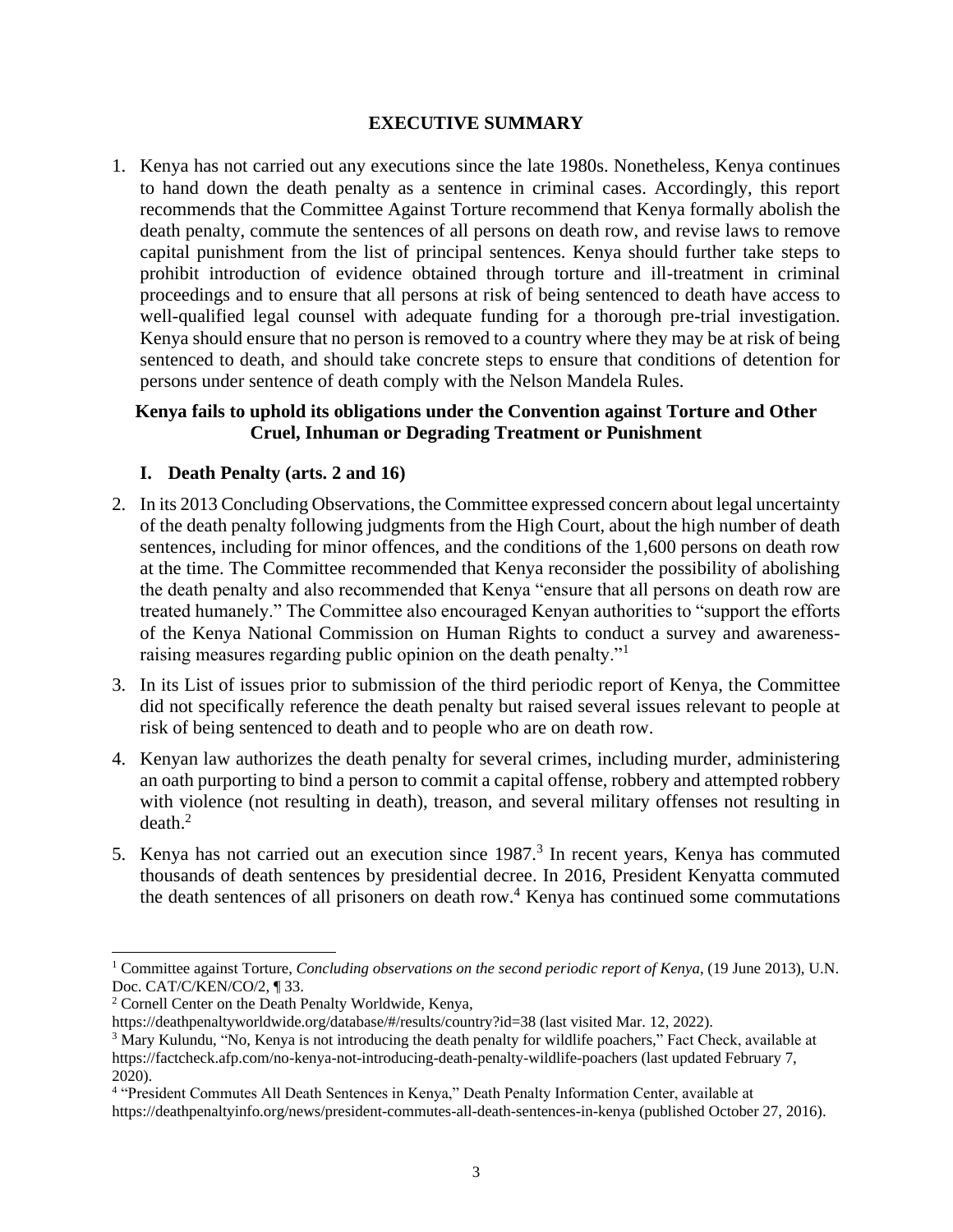during the COVID-19 pandemic.<sup>5</sup> Nonetheless, authorities sentenced at least 29 people to death in 2019, continued to sentence people to death in 2020, and as of the end of 2020, at least 1,000 people were on death row.<sup>6</sup>

- 6. The Supreme Court of Kenya in 2017 issued a landmark decision striking down the mandatory death penalty for murder. The case, entitled *Francis Karioko Muruatetu and Another v. Republic*,<sup>7</sup> has important implications for access to justice in the sentencing process for all Kenyans under sentence of death.
- 7. In *Muruatetu*, the petitioners had been convicted of murder and given the then-mandatory sentence of death. The Court held that the mandatory death penalty for murder convictions was unconstitutional.<sup>8</sup> The Court found that the mandatory death sentence deprived judges of their right to consider mitigating circumstances, and deprived convicted persons of their right to appeal their sentences. The Court further held that the mandatory death sentence was an unfair and unjust procedure for the termination of life.<sup>9</sup> In rendering its decision, the Court concluded that the mandatory death penalty violated a person's right to dignity, justice, and equality.<sup>10</sup>
- 8. Following the *Muruatetu* decision, the Court gave public agencies a year to prepare a plan for resentencing hearings for persons sentenced to death for murder.<sup>11</sup> The national assembly and senate were also directed to draw up amendments to the law to comport with the *Muruatetu* decision. Progress on all fronts has been very slow. In the interim, lower courts have been confused as to how to deal with sentencing and applying their own interpretations of the  $decision.<sup>12</sup>$
- 9. The attorney general's task force recommendations in the wake of *Muruatetu* stated that the death penalty should be reserved "for the rarest of rare cases involving intentional and aggravated acts of killing."<sup>13</sup> Nonetheless, as discussed in paragraph [4](#page-2-0) above, Kenyan law authorizes the death penalty for crimes that do not involve an intentional killing by the person who is eligible for the death penalty.
- 10. In July 2021, the Supreme Court concluded that the national assembly, senate, attorney general, and the Kenya law reform commission had failed to meet the court's deadline for revisions to

<sup>11</sup> Carmel Rickard, "Death Penalty Case Re-Visited by Kenya Supreme Court*,* African Lii, available at

<sup>&</sup>lt;sup>5</sup> "Covid-19: Calling for a Worldwide Moratorium on the Death Penalty During the Pandemic," World Coalition Against the Death Penalty, available at https://worldcoalition.org/2020/06/18/covid-19-calling-for-a-worldwidemoratorium-on-the-death-penalty-during-the-pandemic/ (published June 18, 2020).

<sup>6</sup> Amnesty International, *Death Sentences and Executions 2020* (2021), at 13, available at

https://www.amnesty.org/en/wp-content/uploads/2021/05/ACT5037602021ENGLISH.pdf.

<sup>7</sup> Jacquelene Mwvangi, *Francis Karioko Muruatetu v Republic*, 112 Am. J. Int'l L. 707 (Oct. 2018).

<sup>8</sup> Jacquelene Mwvangi, *Francis Karioko Muruatetu v Republic*, 112 Am. J. Int'l L. 709 (Oct. 2018).

<sup>9</sup> Jacquelene Mwvangi, *Francis Karioko Muruatetu v Republic*, 112 Am. J. Int'l L. 710 (Oct. 2018).

<sup>10</sup> Lilian Chenwi, The Downfall of the Mandatory Death Penalty in Kenya, 63 J. Afr. L. 25, 43-45 (2019); *see also*  Andrew Novak, The Judicial Dialogue in Transnational Human Rights Litigation: Muruatetu & Anor v Republic and the Abolition of the Death Penalty in Kenya, 18 Hum. Rts. L. Rev. 771, 785-87 (2018)

https://africanlii.org/article/20210709/death-penalty-case-re-visited-kenya-supreme-court (published July 9, 2021). <sup>12</sup> Carmel Rickard, "Death Penalty Case Re-Visited by Kenya Supreme Court*,* African Lii, available at

https://africanlii.org/article/20210709/death-penalty-case-re-visited-kenya-supreme-court (published July 9, 2021). <sup>13</sup> Amnesty International, "Kenya: No crime justifies the death sentence," available at

https://www.amnesty.org/en/latest/news/2018/07/kenya-no-crime-justifies-the-death-sentence/ (published July 19, 2018).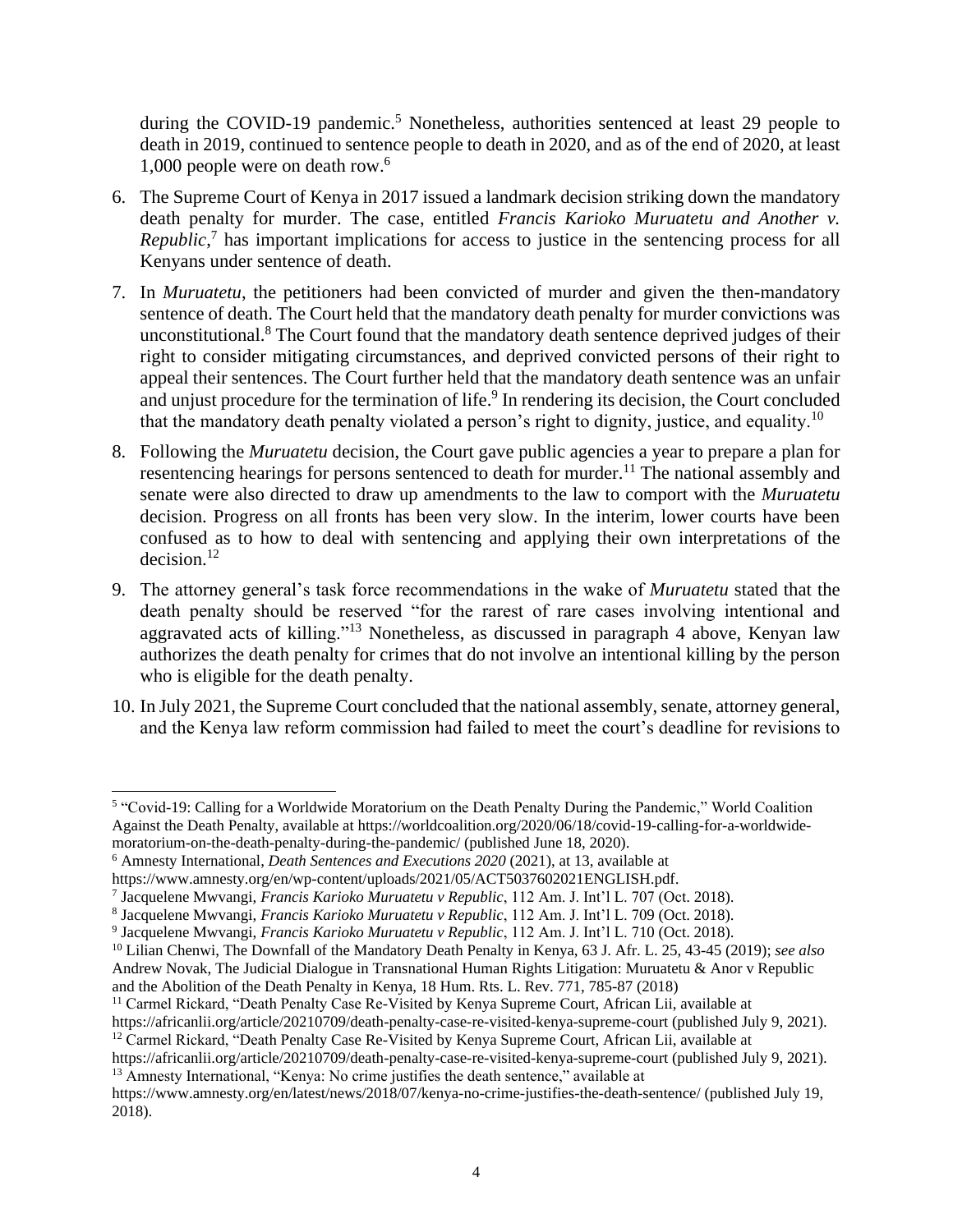the country's death penalty scheme.<sup>14</sup> The Court issued special directions, noting with concern that some magistrates had entertained applications for resentencing in cases where they lacked jurisdiction.<sup>15</sup> The guidelines clarified that *Muruatetu* applied only to convictions for murder and that all persons who had been sentenced to death by virtue of the mandatory death penalty for that crime were entitled to resentencing hearings.<sup>16</sup> The Court also clarified that people sentenced to death for other crimes falling under the scope of the mandatory death penalty are ineligible for resentencing under *Muruatetu*. 17

11. In its List of issues, the Committee expressed concern that safeguards against torture were afforded by law to persons in custody but not upheld in practice, and requested an update on measures to ensure that all persons in custody are afforded fundamental legal safeguards.<sup>18</sup> Measures to be reported on include police compliance with legal safeguards, and investigations into reports of denial of fundamental legal safeguards. The Committee also requested an update on access to justice issues, including the Legal Aid Bill and Legal Aid Programme.<sup>19</sup>

## *Defendants in capital cases are at risk of being subjected to torture and ill-treatment during interrogations*

- 12. The Kenyan government reports that the Persons Deprived of Liberty Act was enacted in 2014, and that the National Legal Aid Act was established in  $2016$ <sup>20</sup> The response notes that all persons in custody are entitled to communicate with an advocate or family member and have  $\alpha$  access to medical treatment and healthcare.<sup>21</sup> The report also notes that the Judiciary is in the process of clearing a backlog of cases, and is focusing on other efficient processes for its justice system.<sup>22</sup> Kenya further reports that law enforcement agencies are required to attend fora on the proper treatment of persons who are detained, held in custody, or imprisoned.  $^{23}$
- 13. Despite these steps, the Cornell Center on the Death Penalty Worldwide reports that, "despite the Constitution's protection against torture[,] [i]n practice, police use torture and violence during interrogations and against pre-trial detainees and prisoners. Human rights organizations and the media have reported cases of torture and indiscriminate police violence committed

<sup>14</sup> Carmel Rickard, *Death penalty case re-visited by Kenya Supreme Court*, African Lii, July 9, 2021, https://africanlii.org/article/20210709/death-penalty-case-re-visited-kenya-supreme-court.

<sup>15</sup> Carmel Rickard, *Death penalty case re-visited by Kenya Supreme Court*, African Lii, July 9, 2021,

https://africanlii.org/article/20210709/death-penalty-case-re-visited-kenya-supreme-court. <sup>16</sup> Carmel Rickard, *Death penalty case re-visited by Kenya Supreme Court*, African Lii, July 9, 2021,

https://africanlii.org/article/20210709/death-penalty-case-re-visited-kenya-supreme-court.

<sup>17</sup> Linda Kitenge, *Why is Kenya's Supreme Court rolling back its opposition to the mandatory death penalty?* Reprieve, Aug. 24, 2021, https://reprieve.org/uk/2021/08/24/why-is-kenyas-supreme-court-rolling-back-itsopposition-to-the-mandatory-death-penalty/.

<sup>18</sup> Committee against Torture, *List of issues prior to the submission of the third periodic report of Kenya*, (January 11, 2016), U.N. Doc. CAT/C/KEN/QPR/3, ¶ 5.

<sup>19</sup> Committee Against Torture, *List of issues prior to the submission of the third periodic report of Kenya*, (January 11, 2016), U.N. Doc. CAT/C/KEN/QPR/3, ¶ 6.

<sup>20</sup> Committee Against Torture, *Third periodic report submitted by Kenya under article 19 of the Convention pursuant to the optional reporting procedure, due in 2017*, (Dec. 26 2018), U.N. Doc. CAT/C/KEN/3, ¶¶ 14-17.

<sup>21</sup> Committee Against Torture, *Third periodic report submitted by Kenya under article 19 of the Convention pursuant to the optional reporting procedure, due in 2017*, (Dec. 26 2018), U.N. Doc. CAT/C/KEN/3, ¶¶ 14-17.

<sup>22</sup> Committee Against Torture, *Third periodic report submitted by Kenya under article 19 of the Convention pursuant to the optional reporting procedure, due in 2017*, (Dec. 26 2018), U.N. Doc. CAT/C/KEN/3, ¶ 21.

<sup>23</sup> Committee Against Torture, *Third periodic report submitted by Kenya under article 19 of the Convention pursuant to the optional reporting procedure, due in 2017*, (Dec. 26 2018), U.N. Doc. CAT/C/KEN/3, ¶ 15.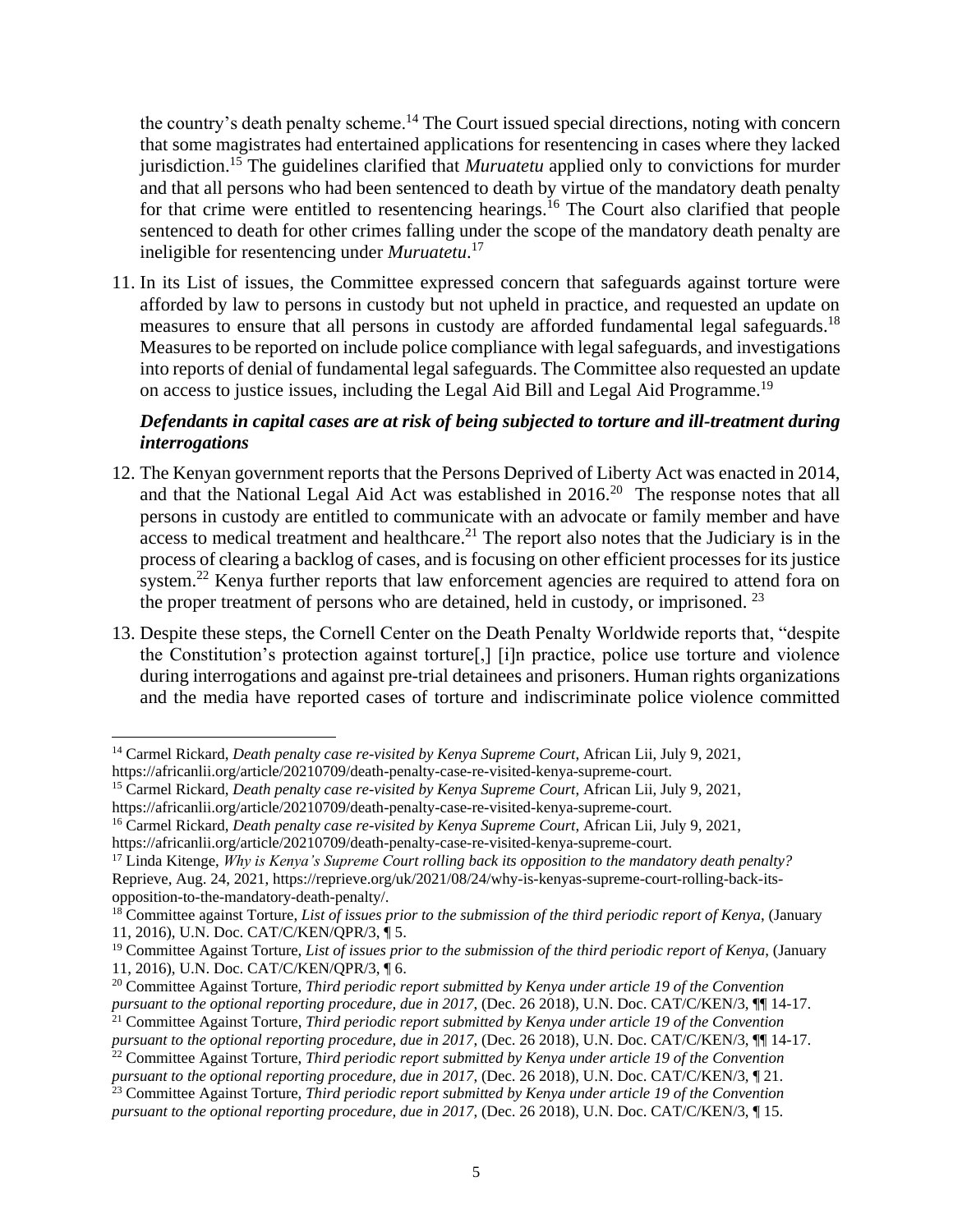with impunity."<sup>24</sup> The 2020 U.S. State Department Country Report notes that "NGOs continued to receive reports of torture and other inhuman or degrading treatment by government forces," including 43 cases of torture and other inhuman treatment perpetrated by police during 2020, as of October 1, 2020.<sup>25</sup> The Report also noted "[p]olice and prison officials reportedly used torture and violence during interrogations as well as to punish pretrial detainees and convicted prisoners."<sup>26</sup> Methods of torture include physical battery, bondage in painful positions, and electric shock.<sup>27</sup>

- 14. Victims of police abuse can file complaints, and the IPOA investigated allegations of excessive force that led to serious injuries.<sup>28</sup> However, "NGOs reported police used disciplinary transfers of officers to hide their identities and frustrate investigations into their alleged crimes."<sup>29</sup>
- 15. In August 2020, the National Police Service began to digitize records of incidents and complaints, in order to "reduce opportunities for police to alter or delete records and increase accountability."<sup>30</sup>

### *Defendants in capital cases face barriers to legal aid and other fair trial issues*

- 16. The Kenya Supreme Court has issued new guidelines for judicial sentencing policies, but sentencing structure around the death penalty remains unclear.<sup>31</sup> It is therefore accordingly unclear how the rights of detained persons are upheld throughout the trial and sentencing process.
- 17. Further, access to justice in death penalty cases is hindered by overall problems with the Kenyan judicial system. The court system has a notable backlog of cases.<sup>32</sup> Trial delays frequently occur because witnesses or legal counsel fail to appear, because prosecutors do not have police files, or judges simply cancel trial dates without notice.<sup>33</sup> Some scholars have noted

<sup>31</sup> Amnesty International, "Kenya: No crime justifies the death sentence," available at

<sup>24</sup> Cornell Center on the Death Penalty Worldwide, Kenya,

https://deathpenaltyworldwide.org/database/#/results/country?id=38 (last visited Mar. 13, 2022).

<sup>25</sup> United States Department of State Country Report, *Kenya 2020 Human Rights Report*, sec. 1, subp. C, available online at https://www.state.gov/reports/2020-country-reports-on-human-rights-practices/kenya/.

<sup>26</sup> United States Department of State Country Report, *Kenya 2020 Human Rights Report*, sec. 1, subp. C, available online at https://www.state.gov/reports/2020-country-reports-on-human-rights-practices/kenya/.

<sup>27</sup> United States Department of State Country Report, *Kenya 2020 Human Rights Report*, sec. 1, subp. C, available online at https://www.state.gov/reports/2020-country-reports-on-human-rights-practices/kenya/.

<sup>28</sup> United States Department of State Country Report, *Kenya 2020 Human Rights Report*, sec. 1, subp. C, available online at https://www.state.gov/reports/2020-country-reports-on-human-rights-practices/kenya/.

<sup>29</sup> United States Department of State Country Report, *Kenya 2020 Human Rights Report*, sec. 1, subp. C, available online at https://www.state.gov/reports/2020-country-reports-on-human-rights-practices/kenya/.

<sup>30</sup> United States Department of State Country Report, *Kenya 2020 Human Rights Report*, sec. 1, subp. C, available online at https://www.state.gov/reports/2020-country-reports-on-human-rights-practices/kenya/.

https://www.amnesty.org/en/latest/news/2018/07/kenya-no-crime-justifies-the-death-sentence/ (published July 19, 2018).

<sup>32</sup> United States Department of State Country Report, *Kenya 2020 Human Rights Report*, sec. 1, subp. E, available online at https://www.state.gov/reports/2020-country-reports-on-human-rights-practices/kenya/; United States

Department of State, *2019 Country Reports on Human Rights Practices: Kenya*, sec. 1 subp. E, available online at https://www.state.gov/reports/2019-country-reports-on-human-rights-practices/kenya/.

<sup>33</sup> United States Department of State Country Report, *Kenya 2020 Human Rights Report*, sec. 1, subp. E, available online at https://www.state.gov/reports/2020-country-reports-on-human-rights-practices/kenya/; United States

Department of State, *2019 Country Reports on Human Rights Practices: Kenya*, sec. 1 subp. E, available online at https://www.state.gov/reports/2019-country-reports-on-human-rights-practices/kenya/.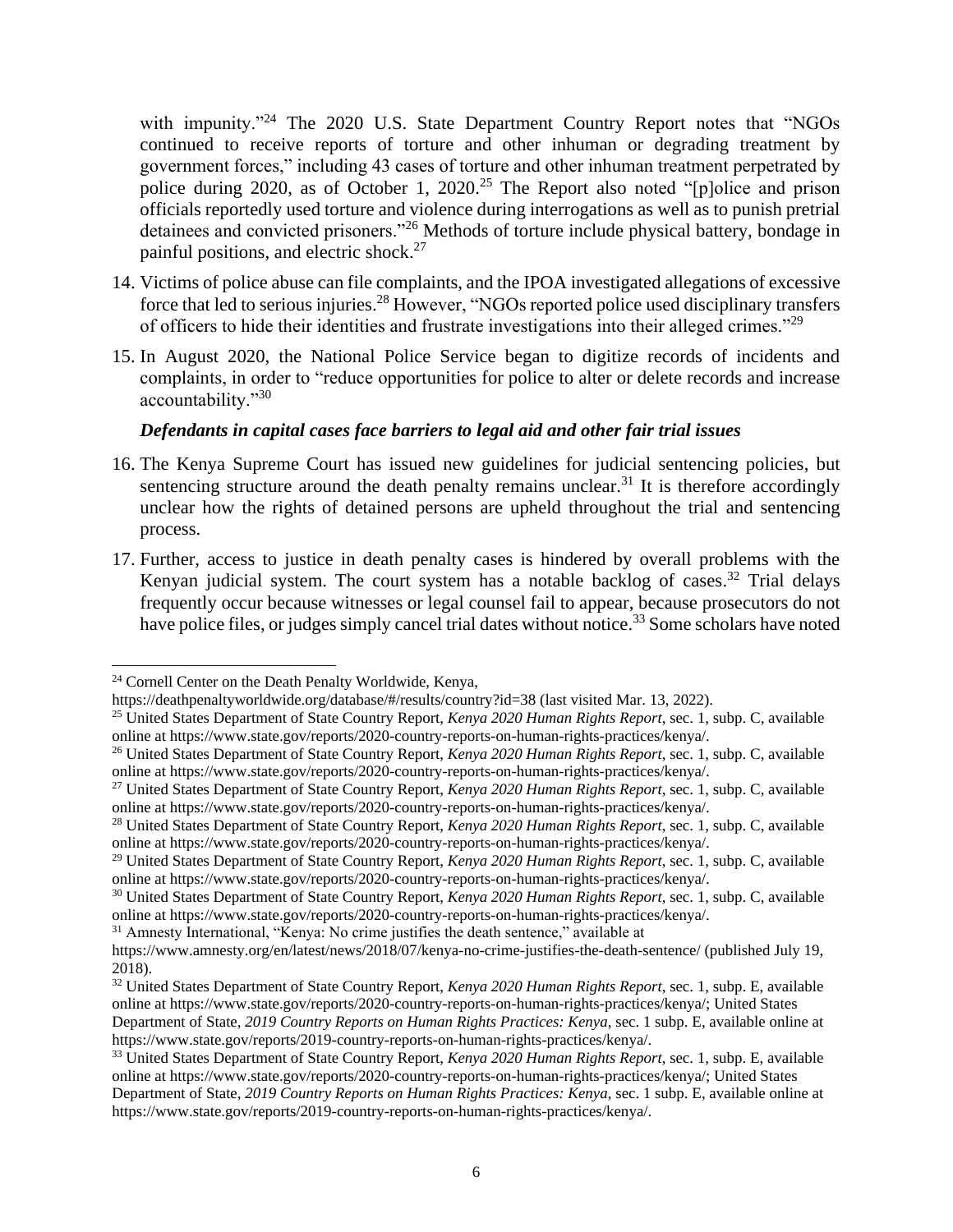that delay in court proceedings, particularly where death row is concerned, can itself constitute cruel and degrading treatment.<sup>34</sup>

- 18. Moreover, litigation discovery laws are unclear, which may hinder defense attorneys' efforts, and defense attorneys often do not have access to government evidence before trial.<sup>35</sup> According to the Cornell Center on the Death Penalty Worldwide, "Investigators often do not conduct quality investigations, and in the absence of modern forensic labs, prosecutors often rely on outdated evidence in court, which increases the risk of wrongful convictions. Kenya is largely dependent on the Government Chemist to perform forensic testing, though the Government Chemist is understaffed and often uses outdated technology. Forensic tests are often unreliable because of tampering, contamination, and poor conservation of the criminal evidence. Other challenges include lack of or inadequate pre-trial access to evidence held by the government and a prohibition on entering into evidence photographs other than those taken by official police photographers."<sup>36</sup>
- 19. The Constitution of Kenya states that "[e]very accused person has the right to a fair trial, which includes the right . . . to have an advocate assigned to the accused person by the State and at State expense, if substantial injustice would otherwise result, and to be informed of this right promptly."<sup>37</sup> In 2017, the Supreme Court in *Republic of Kenya* v. *Karisa Chengo & 2 others*, considered whether failure to provide free legal aid in capital cases violates a defendant's fair trial rights. The Court did not decide the issue, but instead remanded the case to the High Court for a determination of whether, in the particular circumstances of the three cases before the court, the failure to provide free legal representation violated the Legal Aid Act, No. 6 of 2016, which requires the state to provide free legal representation if substantial injustice would result from non-representation.<sup>38</sup> On remand, the High Court did not find that one of the defendants had a right to free legal representation, but nonetheless reduced the sentence to time served, in light of the circumstances of the offense.<sup>39</sup>
- 20. In 2017, Kenya initiated its "National Action Plan on Legal Aid" for 2017-2022. The Action Plan was supposed to address low quality legal representation, inadequate compensation for attorneys, and the lack of legal counsel in rural areas.<sup>40</sup> It is not clear the extent to which this Action Plan has improved the quality of legal representation for people at risk of being sentenced to death. According to the Cornell Center on the Death Penalty Worldwide:

Appointed capital defenders face low pay at approximately USD \$150 per case and a backlog of cases, which cause delays in justice. Furthermore, attorneys are only appointed after investigation, if conducted, is complete and pleas have been

<sup>36</sup> Cornell Center on the Death Penalty Worldwide, Kenya,

<sup>34</sup> Andrew Novak, The Judicial Dialogue in Transnational Human Rights Litigation: Muruatetu & Anor v Republic and the Abolition of the Death Penalty in Kenya, 18 Hum. Rts. L. Rev. 771, 778 (2018).

<sup>35</sup> Andrew Novak, The Judicial Dialogue in Transnational Human Rights Litigation: Muruatetu & Anor v Republic and the Abolition of the Death Penalty in Kenya, 18 Hum. Rts. L. Rev. 771, 778 (2018).

https://deathpenaltyworldwide.org/database/#/results/country?id=38 (last visited Mar. 13, 2022).

 $37$  Constitution of Kenya, Art.  $50(2)(h)$  (2010).

<sup>38</sup> Cornell Center on the Death Penalty Worldwide, Kenya,

https://deathpenaltyworldwide.org/database/#/results/country?id=38 (last visited Mar. 13, 2022).

<sup>39</sup> *Karisa Chengo* v. *Republic of Kenya*, Crim. App. No 49 of 2012, (High Ct. Feb. 14, 2019), http://kenyalaw.org/caselaw/cases/view/168396.

<sup>40</sup> Cornell Center on the Death Penalty Worldwide, Kenya,

https://deathpenaltyworldwide.org/database/#/results/country?id=38 (last visited Mar. 13, 2022).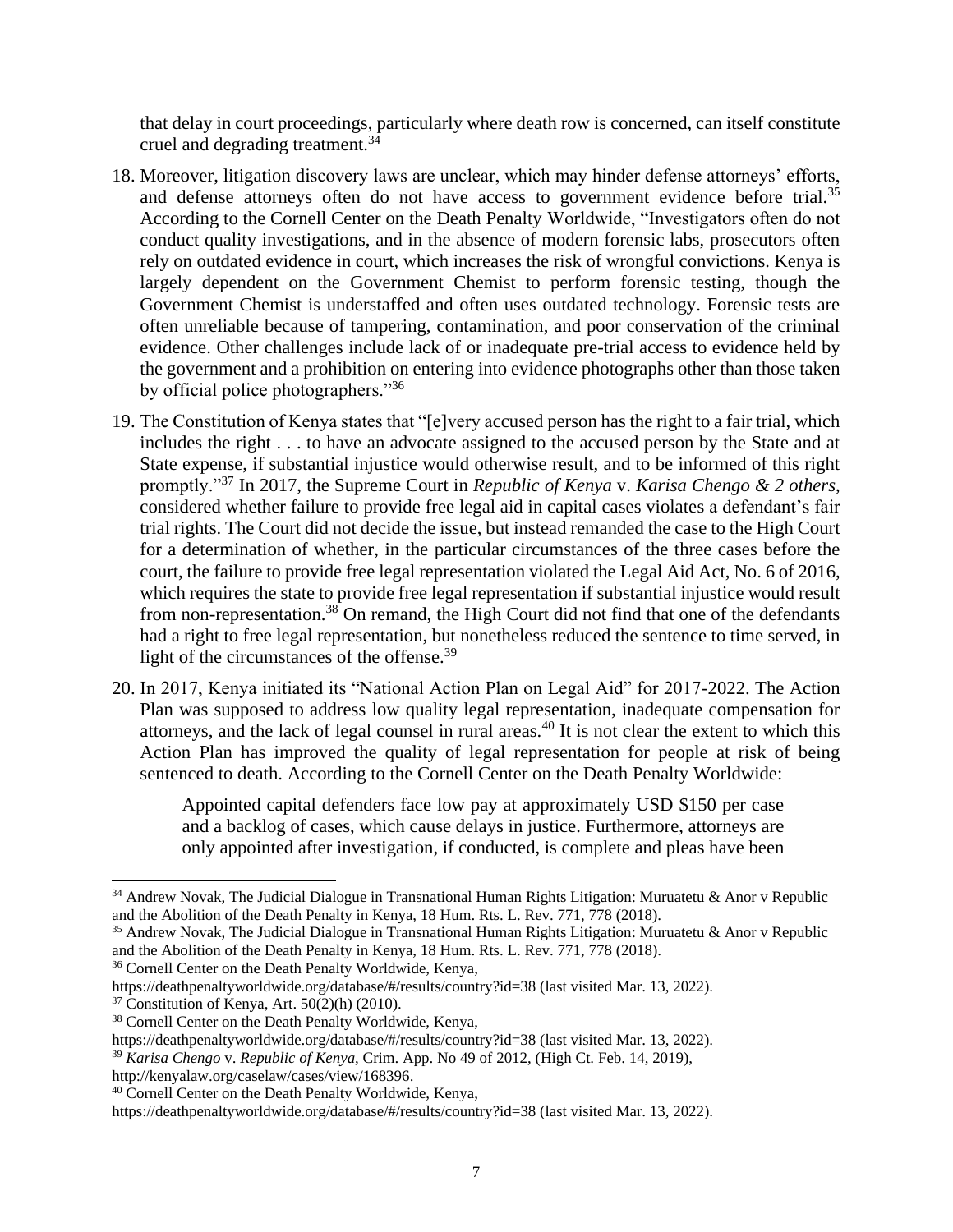made, limiting their ability to influence the critical pre-trial preparations for the case. Attorneys rarely conduct investigations as these are typically led by the police investigative unit. . . . Furthermore, some capital defense lawyers fear for their personal safety. $41$ 

#### **II. Kenya engages in refoulement to countries where returnees are at risk of being sentenced to death (List of issues paragraph 3, Article 3)**

- 21. The Committee requested information about measures taken to ensure that Kenya complies with its non-refoulement obligations under the Convention, and statistics regarding asylum requests and deportations.<sup>42</sup>
- 22. The State Party's response states that Kenya's legal framework forbidding extradition to countries where a person may be subjected to torture include the Refugee Act, Counter-Trafficking in Persons Act, and the Prevention of Torture Act.<sup>43</sup>
- 23. Nonetheless, Human Rights Watch reported in January 2017 that "[i]n recent years, Kenya has unlawfully deported several prominent opposition members from neighboring countries to their countries of origin, despite being recognized as refugees under Kenyan law."<sup>44</sup> For example, "Kenya deported South Sudanese opposition spokesman James Gatdek Dak in November 2016 to South Sudan, even though he had refugee status." Gatdek was subsequently sentenced to death by hanging for treason, but was pardoned in October 2018.<sup>45</sup> Similar deportations of asylum-seekers and refugees have continued, with reports of such practices as recently as May  $2021.^{46}$

## **III.People under sentence of death face conditions of detention amounting to torture or cruel, inhuman, or degrading treatment or punishment (List of issues paragraph 6, Article 11)**

24. The Committee requested information on the Kenya National Commission on Human Rights' visits to places of detention, attendant conclusions and recommendations, consequential

<sup>41</sup> Cornell Center on the Death Penalty Worldwide, Kenya,

https://deathpenaltyworldwide.org/database/#/results/country?id=38 (last visited Mar. 13, 2022).

<sup>42</sup> Committee Against Torture, *List of issues prior to the submission of the third periodic report of Kenya*, (January 11, 2016), U.N. Doc. CAT/C/KEN/QPR/3, ¶¶ 14-15.

<sup>43</sup> Committee Against Torture, *Third periodic report submitted by Kenya under article 19 of the Convention* 

*pursuant to the optional reporting procedure, due in 2017*, (Dec. 26 2018), U.N. Doc. CAT/C/KEN/3, ¶¶ 52-57.

<sup>44</sup> *Two South Sudanese dissidents detained in Kenya – activists*, Reuters, Jan. 25, 2017, available online at https://www.reuters.com/article/uk-southsudan-kenya-idAFKBN1590MW.

<sup>45</sup> Amnesty International, *Kenya: Court drops oversight on enforced disappearance of two South Sudanese critics*, Feb. 12, 2019, available at https://www.amnesty.org/en/latest/news/2019/02/kenya-court-drops-oversight-onenforced-disappearance-of-two-south-sudanese-critics/.

<sup>46</sup> Human Rights Watch, *Kenya, Events of 2021*, https://www.hrw.org/world-report/2022/country-chapters/kenya# (last visited Mar. 18, 2022). See also *Kenya denies arrest, deportation of IPOB leader, Nnamdi Kanu*, Nigerian Tribune, July 3, 2021, https://tribuneonlineng.com/kenya-denies-arrest-deportation-of-ipob-leader-nnamdi-kanu/ (last visited Mar. 18, 2022); *Kenya must not deport fleeing opposition Tanzanian MP and his family*, Amnesty International, Nov. 9, 2020, https://www.amnesty.org/en/latest/news/2020/11/kenya-must-not-deport-fleeingopposition-tanzanian-mp-and-his-family/ (last visited Mar. 18, 2022).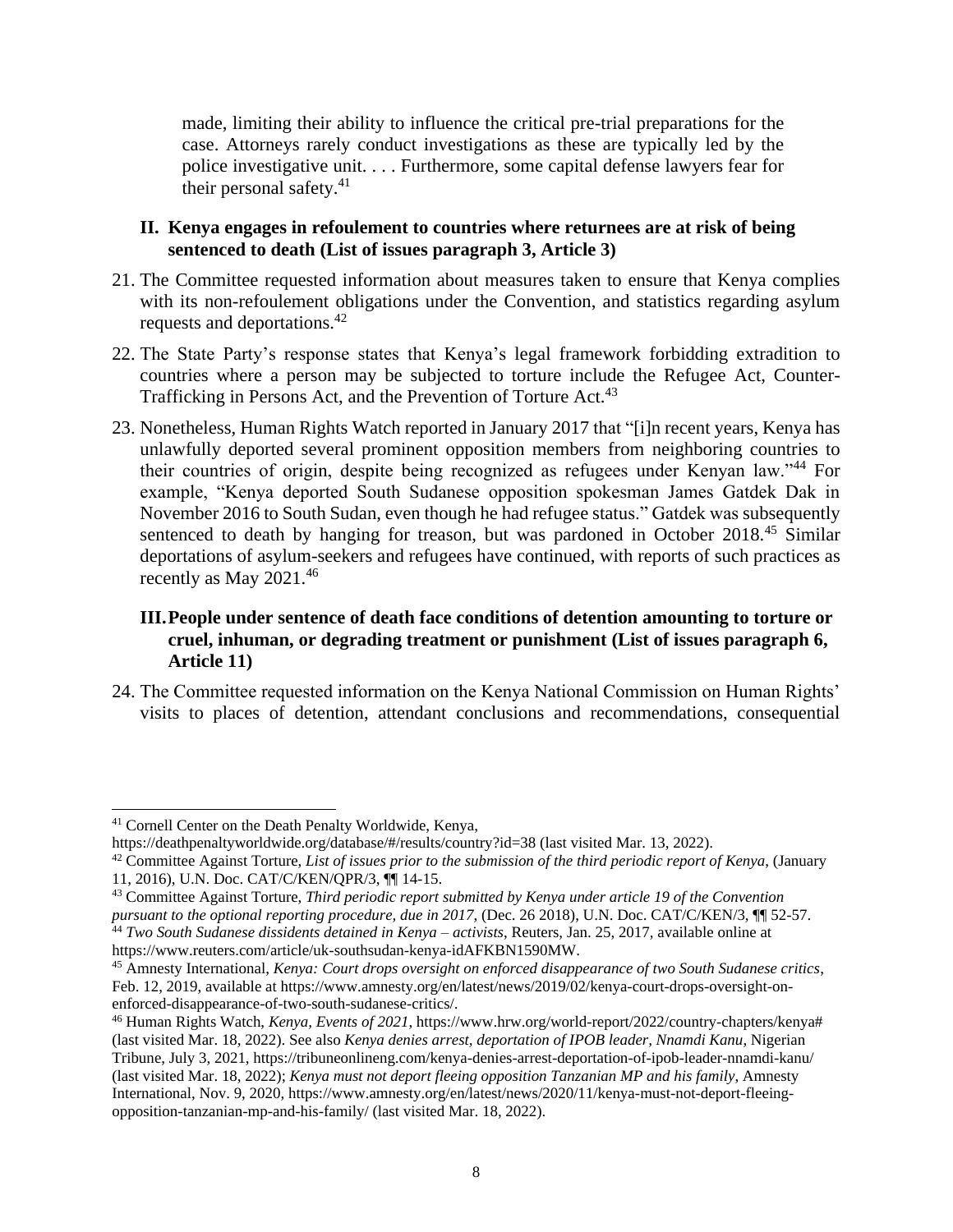investigations and measures taken to reduce poor prison conditions such as overcrowding, long pre-trial detention, and inter-prisoner violence.<sup>47</sup>

- 25. According to the State Party's response, the Kenyan National Commission on Human Rights conducted monitoring visits, and findings included overcrowding, poor sanitary conditions, inadequate ventilation/lighting, and lack of clean water and nutritional food.<sup>48</sup>
- 26. Kenya holds people under sentence of death in maximum-security prisons such as Kamiti, Naivasha, Kingongo, Kibos, Manyani, Kodiaga, Shimo Law Tewa, and Lang'ata prisons.<sup>49</sup> According to the Cornell Center on the Death Penalty Worldwide, "[p]rison conditions in Kenya are widely reported to be substandard and have been the subject of both media and government scrutiny in recent years. Detainees who face capital charges are separated from others in detention, but still face the range of issues that plague the general system such as overcrowding, unhygienic conditions, abuse, and torture."<sup>50</sup> The 2020 U.S. State Department Country Report notes that "[h]uman rights organizations reported prison, detention center, and police station conditions were harsh due to overcrowding, food and water shortages, and inadequate sanitary conditions and medical care."<sup>51</sup> The average prisoner population was nearly 200 percent of capacity, including a large population of pretrial detainees, despite efforts to reduce overcrowding by releasing low risk inmates, developing alternatives to pretrial detention, and promoting sentence reduction (including through expanded use of plea bargaining).<sup>52</sup> In September 2020, the Prison Commission reported that the prison system faced serious challenges from communicable diseases such as tuberculosis.<sup>53</sup> Prisoners received inadequate portions of food, and water shortages continued.<sup>54</sup>
- 27. An inspection of 201 prisons from July 2019 to June 2020 found some improvements in sanitary conditions, availability of medical care, and availability of adequate food and water.<sup>55</sup>

## **IV.Suggested recommendations**

- 28. The coauthors of this report offer the following suggested recommendations for Kenya:
	- Abolish the death penalty and replace it with a sentence that is fair, proportionate, and respects international human rights standards.

<sup>47</sup> Committee Against Torture, *List of issues prior to the submission of the third periodic report of Kenya*, (January 11, 2016), U.N. Doc. CAT/C/KEN/QPR/3, ¶¶ 18-20.

<sup>48</sup> Committee Against Torture, *Third periodic report submitted by Kenya under article 19 of the Convention pursuant to the optional reporting procedure, due in 2017*, (Dec. 26 2018), U.N. Doc. CAT/C/KEN/3, ¶¶ 71-74. 49 Cornell Center on the Death Penalty Worldwide, Kenya,

https://deathpenaltyworldwide.org/database/#/results/country?id=38 (last visited Mar. 13, 2022).

<sup>50</sup> Cornell Center on the Death Penalty Worldwide, Kenya,

https://deathpenaltyworldwide.org/database/#/results/country?id=38 (last visited Mar. 13, 2022).

<sup>51</sup> United States Department of State Country Report, *Kenya 2020 Human Rights Report*, sec. 1, subp. C, available online at https://www.state.gov/reports/2020-country-reports-on-human-rights-practices/kenya/.

<sup>52</sup> United States Department of State Country Report, *Kenya 2020 Human Rights Report*, sec. 1, subp. C, available online at https://www.state.gov/reports/2020-country-reports-on-human-rights-practices/kenya/.

<sup>53</sup> United States Department of State Country Report, *Kenya 2020 Human Rights Report*, sec. 1, subp. C, available online at https://www.state.gov/reports/2020-country-reports-on-human-rights-practices/kenya/.

<sup>54</sup> United States Department of State Country Report, *Kenya 2020 Human Rights Report*, sec. 1, subp. C, available online at https://www.state.gov/reports/2020-country-reports-on-human-rights-practices/kenya/.

<sup>55</sup> United States Department of State Country Report, *Kenya 2020 Human Rights Report*, sec. 1, subp. C, available online at https://www.state.gov/reports/2020-country-reports-on-human-rights-practices/kenya/.